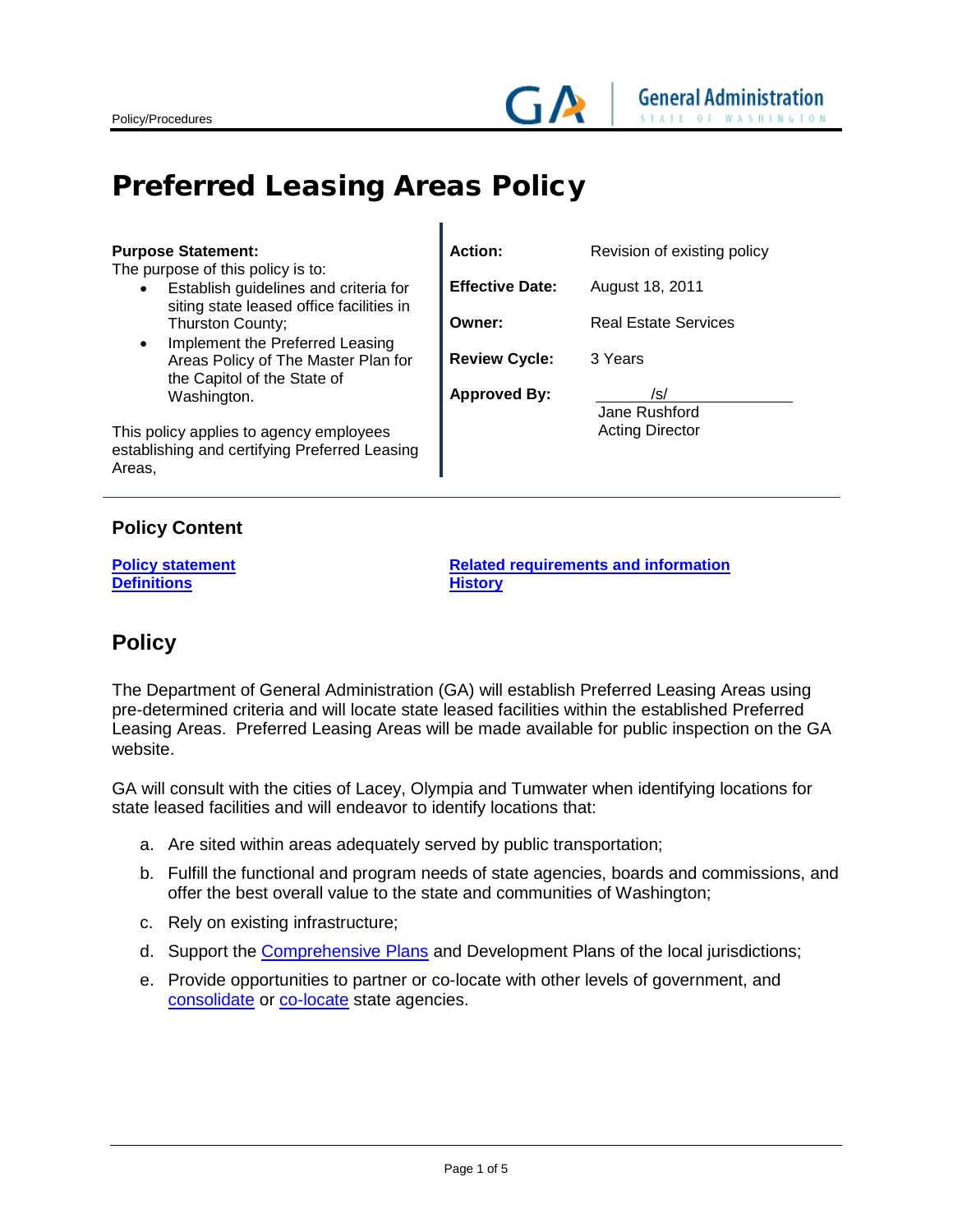### **1. Preferred Leasing Areas shall have certain characteristics.**

GA shall use the following characteristics to determine if an area is eligible to be considered as a Preferred Leasing Area:

- a. The proposed area meets the needs of the state;
- b. The appropriate city has shown its support in writing;
- c. Intercity Transit has shown its support in writing;
- d. The proposed area is situated within Central Business Districts or urban centers or areas appropriately and similarly zoned as identified in each city's Comprehensive Plan;
- e. The proposed area is fully developed with an effective street network and a pedestrian circulation system(s) directly adjacent to potential sites;
- f. The proposed area has infrastructure accessible to individuals with mobility challenges;
- g. The proposed area has high quality (regularly scheduled and frequent) public transit directly adjacent to potential sites and Intercity Transit has shown its support in writing;
- h. The proposed area is compatible with long term goals defined by the particular city's Comprehensive Plan; and
- i. The proposed area is contiguous within the boundaries of one city.

#### <span id="page-1-1"></span><span id="page-1-0"></span>**[RETURN TO TOP](#page-0-1)**

### <span id="page-1-2"></span>**2. GA will evaluate existing Preferred Leasing Areas at least every six years in order to determine if the needs of the state continue to be met.**

GA will consult with the cities of Lacey, Olympia, and Tumwater when conducting an evaluation of an existing Preferred Leasing Area.

The purpose of the evaluation is to confirm that existing Preferred Leasing Areas:

- a. Meet the characteristics of **section 1** above;
- b. Have sufficient capacity to accommodate existing and projected office space demand;
- c. Have equal or lower leasing costs as compared to the market rate outside the Preferred Leasing Areas.

### **3. GA may develop proposals for change upon determining that the existing Preferred Leasing Areas no longer meet the needs of the state as described in [Section 2](#page-1-2) above.**

Proposals for change may include:

- a. Adding new Preferred Leasing Areas;
- b. Eliminating existing Preferred Leasing Areas;
- c. Modifying existing Preferred Leasing Areas.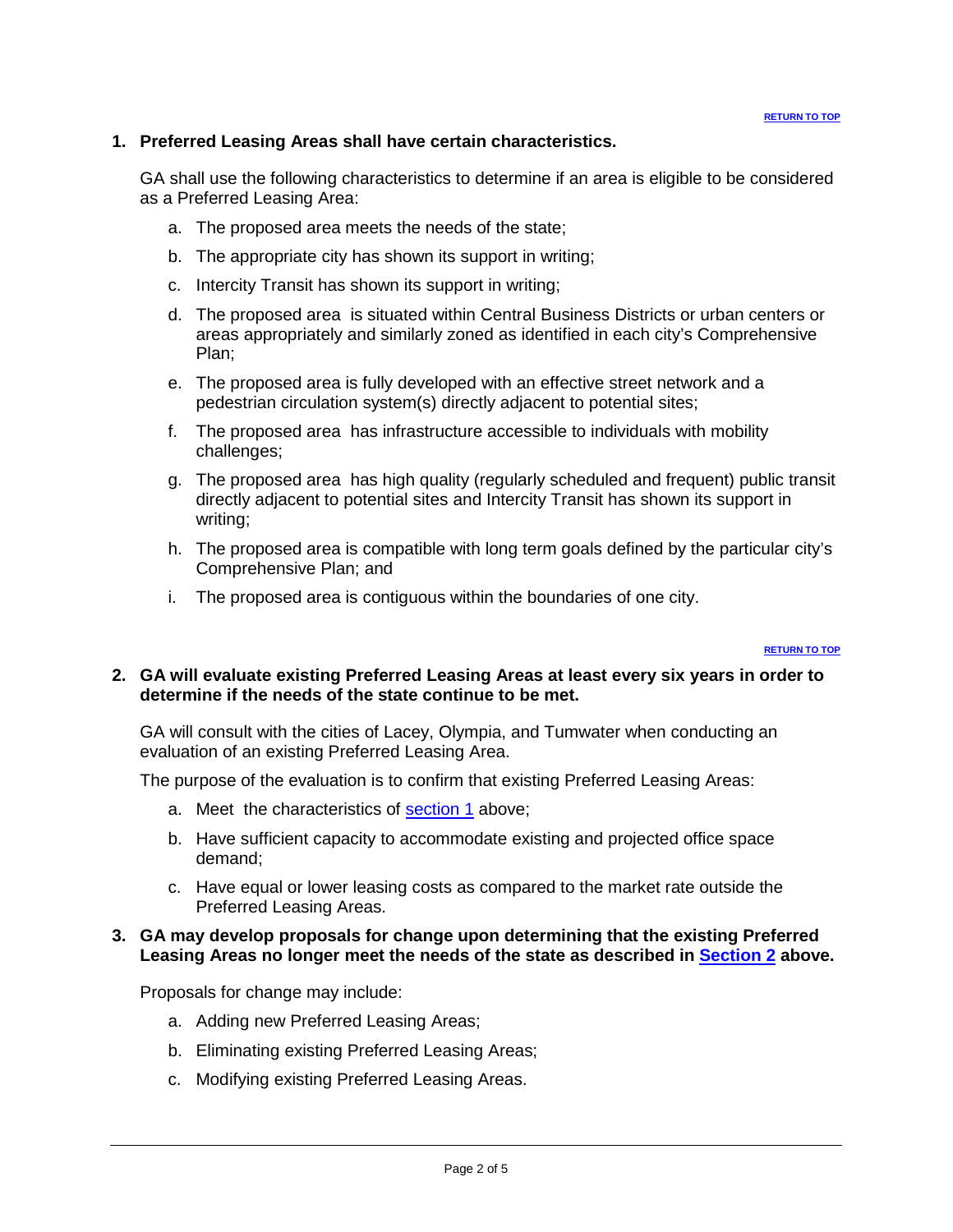### **4. GA will consider requests for change to the Preferred Leasing Areas from the cities of Lacey, Olympia, or Tumwater.**

Requests for change will be considered only from the cities of Lacey, Olympia, or Tumwater. Private entities seeking changes to existing Preferred Leasing Areas are advised to direct their requests to the cities of Lacey, Olympia, or Tumwater.

Requests for change include:

- a. Adding new Preferred Leasing Areas;
- b. Eliminating existing Preferred Leasing Areas;
- c. Modifying existing Preferred Leasing Areas.

GA will consult with the appropriate city when determining whether the proposed Preferred Leasing Area can be confirmed under [section 2](#page-1-2) above.

GA will develop a recommendation for approval or denial for the Director of General Administration.

If the recommendation is for denial; the Director shall give the requesting city 60 calendar days to respond and/or mitigate any non-compliant issues.

The Director's recommendation shall be presented to the [State Capitol Committee](http://www.ga.wa.gov/SCC) for approval at the earliest opportunity.

**[RETURN TO TOP](#page-0-1)**

### **5. The State Capitol Committee approves exceptions to locating leased state office facilities within Preferred Leasing Areas.**

Affected cities shall be informed that an exception is under consideration and will be provided with an opportunity to comment within 30 calendar days.

The Director shall consider all of the facts available and issue a recommendation, either for or against an exception, to the State Capitol Committee for approval.

Some examples where an exception may be considered are:

- a. A state agency is already clustered in existing contiguous buildings or complexes at a leased site or area outside the existing Preferred Leasing Areas that it intends to remain in for at least five years;
- b. Leasing in an existing Preferred Leasing Area would result in substantially higher cost to the state and to the public than the market rate for office leasing outside the PLAs;
- c. The agency is required to be located in certain geographical areas because of federal or state policies or programmatic requirements;
- d. It can be demonstrated that the state's presence will contribute significantly toward full development of the planned uses for the area;
- e. GA has determined that soliciting for existing; under construction; or planned office space within the existing Preferred Leasing Areas will not provide an adequate response.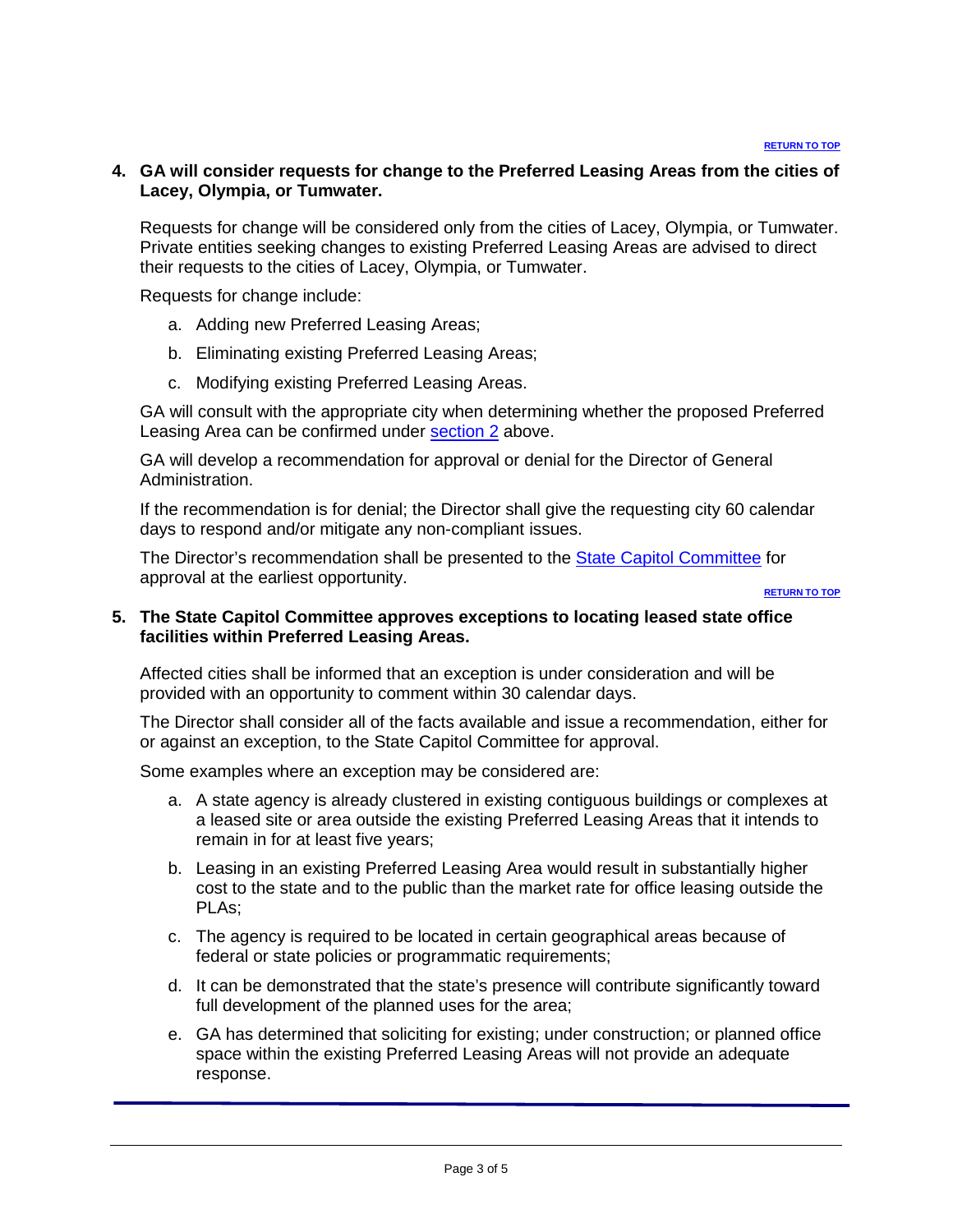#### **[RETURN TO TOP](#page-0-1)**

### <span id="page-3-0"></span>**Related requirements and information**

- State law RCW 43.19.125 Powers and duties [Division of Capitol Buildings](http://apps.leg.wa.gov/rcw/default.aspx?cite=43.19.125)
- State law [Chapter 43.34 RCW Capitol committee](http://apps.leg.wa.gov/RCW/default.aspx?cite=43.34)
- State law [Chapter 43.82 RCW State agency housing](http://apps.leg.wa.gov/rcw/default.aspx?cite=43.82)
- State law [Chapter 79.24 RCW Capitol building lands](http://apps.leg.wa.gov/rcw/default.aspx?cite=79.24)
- GA enterprise policy [The Master Plan for the Capitol of the State of Washington, 2006](http://www.ga.wa.gov/MasterPlan)
- GA enterprise policy [Certified Preferred Leasing Areas: Boundaries](http://www.ga.wa.gov/RES/forms/pda-pla.pdf) and Maps
- Legislative report [Thurston County lease and space planning reports 1 thru 7](http://www.ga.wa.gov/MasterPlan/#Reference_Documents)
- [Designated Preferred Leasing](http://www.ga.wa.gov/RES/forms/pda-pla.pdf) Areas and Maps rev. 9-1-10
- GA executive summary  $-$  [Real estate acquition and lease](http://www.ga.wa.gov/res/forms/LeaseAuthorityHistoricalPerspective.pdf) authority  $-$  a historical [perspective.](http://www.ga.wa.gov/res/forms/LeaseAuthorityHistoricalPerspective.pdf)

### <span id="page-3-1"></span>**Definitions**

**[RETURN TO TOP](#page-0-1)**

- *Co-location* means units from different agencies being located within the one site or building.
- *Comprehensive Plan* means a coordinated land use policy statement by the governing body of a city or county that is adopted pursuant to the Growth Management Act. It typically includes land use, housing, capital facilities, utilities, transportation, open space and other issues affecting the physical development of a community. See [Chapter 36.70A RCW.](http://apps.leg.wa.gov/rcw/default.aspx?cite=36.70A)
- <span id="page-3-3"></span>• *Consolidation* means to bringing together related units of same agency in one site or building. See [RCW 43.82.010\(](http://apps.leg.wa.gov/rcw/default.aspx?cite=43.82.010)5).

### <span id="page-3-2"></span>**History**

**[RETURN TO TOP](#page-0-1)**

### **Amended:**

August 18, 2011 - This policy change adds a core policy statement clarifying the guiding principles of the policy including considering areas served by public transportation. Other changes include: consideration of PLA changes only from the represented cities, transitioning to the current policy format and use of Plain Talk.

### **Supersedes:**

- Policy 120 B Thurston County Preferred Leasing Policy dated December 12, 2000 only in regard to GA Policy No. 3 on page 5.
- Policy 120 C Siting of State Leased Facilities in Thurston County Preferred Leasing Areas dated March 15, 2006 and all prior versions.

# **Original Effective Date:**

June 12, 2000

*To obtain a copy of a historical policy, e-mail the GA Policy Office at policy@ga.wa.gov*